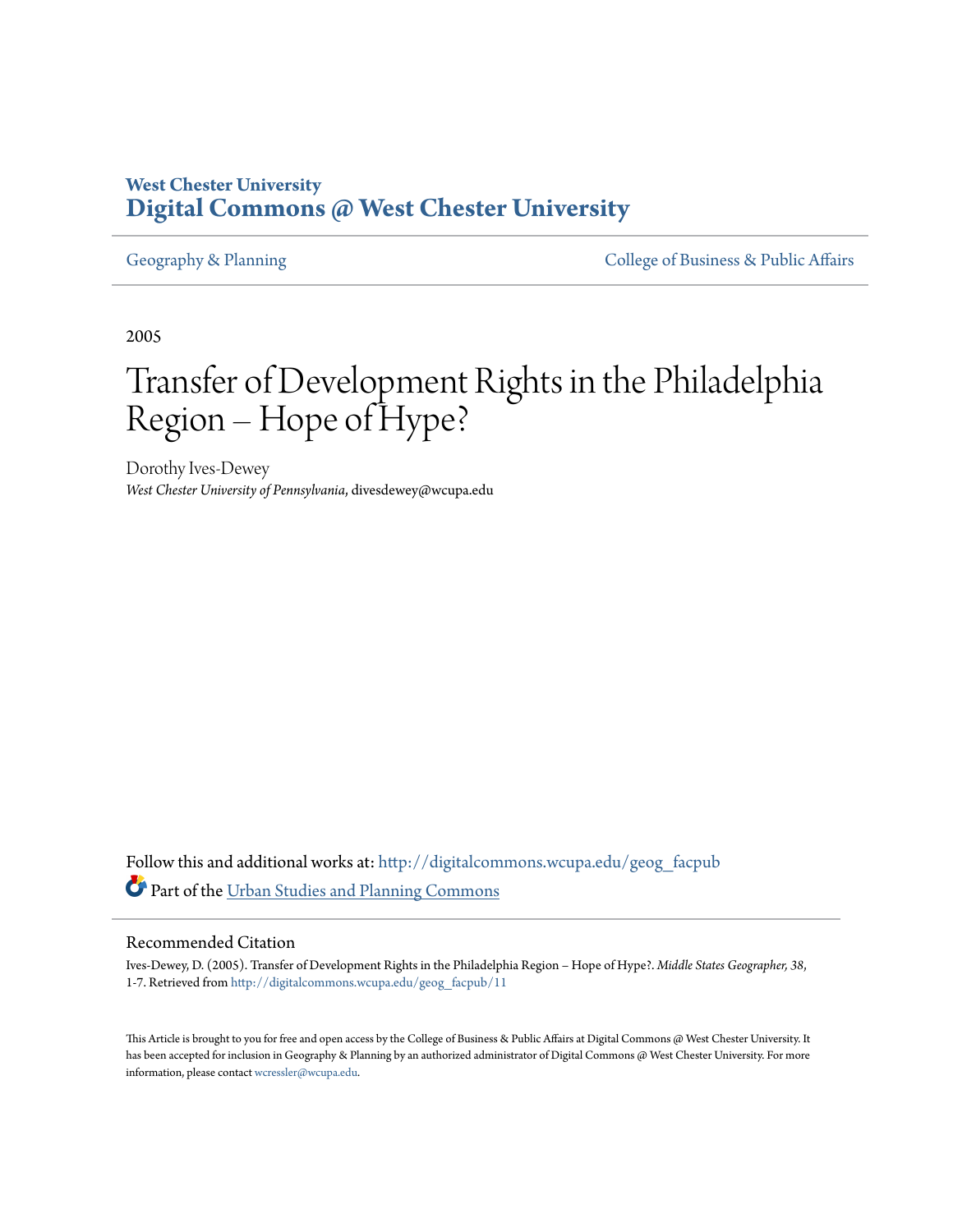# **TRANSFER OF DEVELOPMENT RIGHTS IN THE PHILADELPHIA REGION – HOPE OR HYPE?**

Dorothy Ives Dewey Department of Geography and Planning West Chester University West Chester, PA 19383

*ABSTRACT: This paper is a culmination of research looking at the experience and effectiveness of Transfer of Development Rights (TDR) programs in the Philadelphia region. A number of communities in the Philadelphia region adopted or attempted to adopt TDR programs over the past 15 years. Local comprehensive plans routinely recommend TDR programs as a tool to protect open space, sensitive environmental lands and farmland. The record of success with TDR programs, however, is not great. Using a case study of West Brandywine Township, Chester County, of an initiative to develop a TDR program and a survey of municipalities in the region that have TDR programs, a number of practical obstacles are identified. Of the programs that have been adopted, only four municipalities have indicated general success. Other communities have repealed the programs or discouraged use of the programs after they proved to be far too complicated and politically undesirable. There are a number of lessons to be learned from these local TDR initiatives that raise general questions regarding the efficacy of their*  use. TDR exchanges have geographic and economic scale elements that need to be considered in the development *of programs. As with any land use tool, the local political environment also has to be considered in the development of TDR programs. In the face of potential significant obstacles to the use of TDR, some municipalities have adopted alternative density transfer mechanisms to enable the positive planning aspects of density transfer while avoiding the barriers to Township-wide TDR programs.*

#### **INTRODUCTION**

Over the past two decades, transfer of development rights, or TDR, has been promoted in Pennsylvania as an opportunity for municipalities to protect farmland areas, woodlands, watersheds and open space. A number of TDR programs have been enacted during this time by local municipalities in suburban Philadelphia locations. In most cases, the programs have proven to have had limited success in achieving development density transfers over the entire municipality, and the subsequent protection of farmland and open space. Indeed, recent actions in a number of communities have seen the repealing of TDR programs. Using a case study in West Brandywine Township, Chester County, of an attempt to enact a TDR program and a survey of all municipalities in the Philadelphia region with TDR programs, this paper evaluates efforts to date with local TDR programs and explores the practical obstacles to their enactment and use. The findings provide important information regarding the potential limitations in the use of TDR as a growth management tool as well as the necessary elements to enact a successful program.

# **TRANSFER OF DEVELOPMENT RIGHTS IN THEORY AND PRACTICE**

TDR is often proposed as a solution to sprawl forms of development. As a market-based technique, TDR encourages the voluntary transfer of growth from the places where a community would like to see less development (called "Sending Areas") to areas that are more appropriate for development (called "Receiving Areas"). TDR is the sale of one parcel's development rights to the owner of another parcel, which allows more development on the second parcel while reducing or preventing development on the originating parcel. With TDR, development rights are severed from the lots in areas designated for protection in the sending area and the severed rights are transferred to a lot in an area where additional development is permitted in the receiving area. Development rights are conveyed by a recorded deed. In Pennsylvania, the deed must bear the endorsement of the local municipal governing body having jurisdiction over the property or properties involved in the conveyance of rights.

The underlying principle in TDR is that real property is a bundle of rights rather than a single entity. Just as mineral rights can be separated from land, so can the right to develop (Wright, 1993; Rose, 1975; Pruetz, 1997). The development rights can be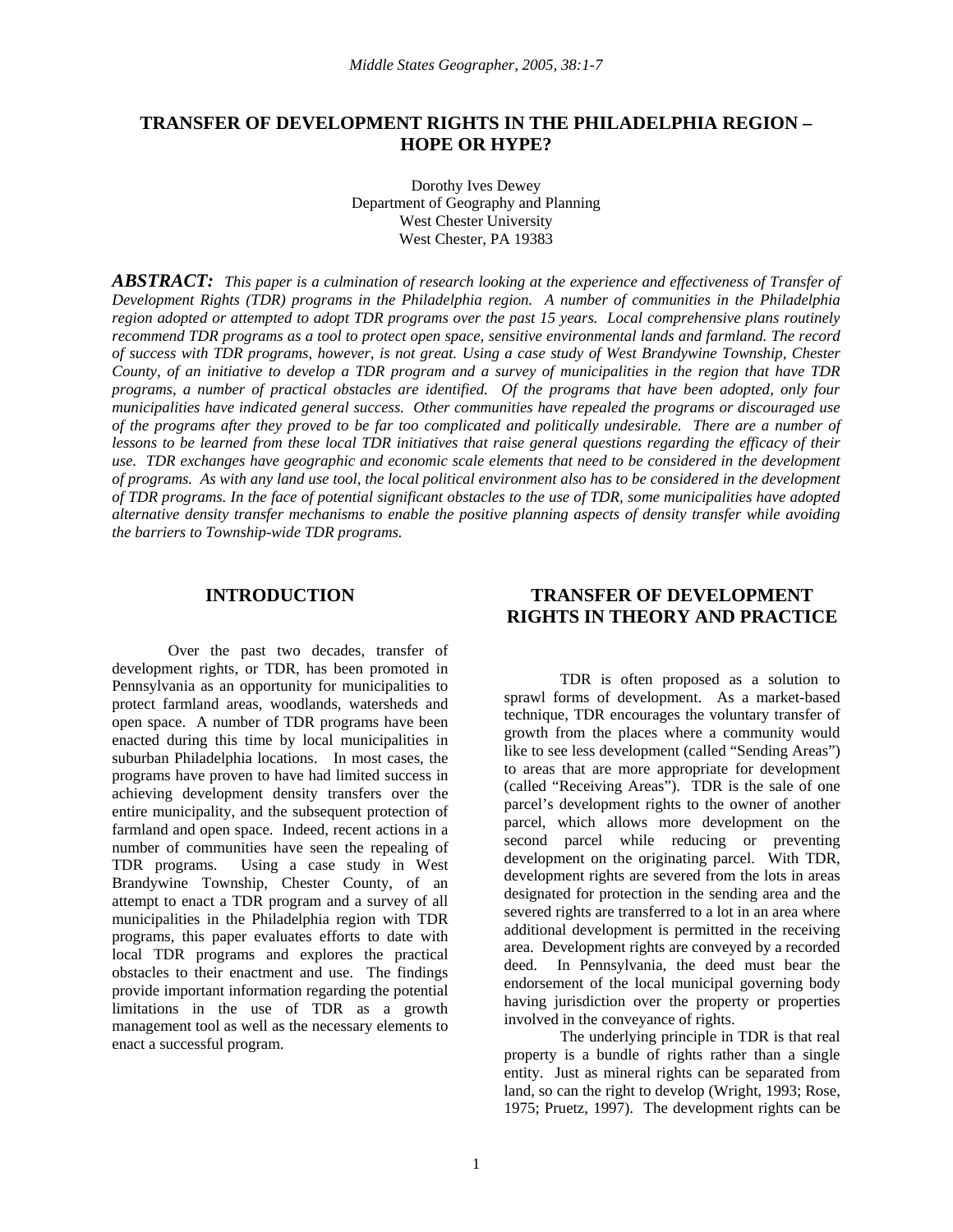transferred from one site to another, from an area to be preserved or protected to an area where growth can be accommodated and is desirable. The property owner whose land is being restricted would therefore be fairly compensated. With TDR, development pays for preservation, and is more financially equitable to property owners.

TDR has a firm basis in the planning literature. As a planning tool, TDR is used to further a variety of objectives, including the protection of agricultural land and wildlife habitats, the preservation of watersheds, woodlands, and other sensitive environmental lands, and to direct growth to areas of communities that have adequate infrastructure and public services (Pruetz, 1993). It is widely postulated that TDR programs provide the proper economic incentive to preserve undeveloped land while allowing development to occur (Pizor, 1986; Gottsegen, 1992). Much of the literature on TDR has examined statewide and regional TDR programs (Johnston and Madison, 1997). In comparison, there has been little attention to local municipal programs. Machemer and Kaplowitz (2002) evaluate both regional and local programs. The literature acknowledges the complexities of the programs and the difficulties related to administration, but there is little review of failed programs. Case studies typically highlight successful programs. There has been no systematic evaluation of TDR programs in Pennsylvania.<sup>1</sup>

# **Where it is Working**

Johnson and Madison (1997) evaluated four successful TDR programs in Montgomery County, Maryland, the New Jersey Pinelands, Lake Tahoe Basin, California and Nevada, and the California Coastal Commission. The TDR programs in Montgomery County, Maryland and the New Jersey Pinelands are often cited as models of successful programs (Pruetz, 1997).

*Montgomery County, Maryland*, near fast growing Washington, D.C., established its TDR program in 1980. By the end of fiscal year 1997, the TDR program had protected 39,180 acres (out of a total sending area of 89,000 acres) under protective easement. Prior to 1980, the county lost an average of 3,500 acres of farmland per year to development. In the first decade following the establishment of the TDR program, the county lost a total of 3,000 acres to development, a drop of approximately 92 percent.

*The New Jersey Pinelands*, an environmentally unique and sensitive area of about one million acres, was targeted for protection through The New Jersey Pinelands Protection Act of 1979. The Pinelands Commission, the regional land use

authority, established a TDR program in 1980. According to Johnson and Madison (1997), the program had protected 5,300 acres by 1991.

# **Enabling Legislation**

In Pennsylvania, transfer of development rights is enabled by the Pennsylvania Municipalities Planning Code (MPC), the enabling legislation for planning law in Pennsylvania.2 With recent amendments to the MPC that encourage multimunicipal planning, development rights are now transferable beyond the municipal boundary. However, any inter-municipal transfer of a development right may only occur if the municipality is participating in a joint municipal zoning ordinance or where a written agreement exists between the affected municipalities.

# **CASE STUDY OF WEST BRANDYWINE TOWNSHIP**

West Brandywine Township is located in the western edge of the Philadelphia metropolitan region. Largely undeveloped, the Township has faced significant development pressures in recent years as development pushes west in the region. With large tracts of land still undeveloped, the township was actively engaged to try to manage growth in order to preserve farmland and open space. West Brandywine adopted a new comprehensive plan in 2005. In the plan, they recommended the use of TDR to preserve farmland and open space areas. Initially, there seemed to be general political support for the use of TDR. Two of the five members of the governing body were strong advocates for the use of TDR, and a third member had indicated general support for the concept. The Supervisors, as a body, charged the Township staff to develop a TDR program.

While the Township was in the process of adopting the new comprehensive plan, a large development proposal was submitted to the Township. A national housing developer proposed an active adult community on 322 acres of land. The development was proposed on two separate parcels. The larger of the two was a 278-acre parcel comprised of four discontinuous tracts under single ownership; the second was a separately-owned 45 acre parcel, located adjacent to one of the tracts of the first parcel. The larger parcel was undeveloped and portions were used for farming. The smaller parcel was used as a summer campground, with facilities for temporary seasonal use.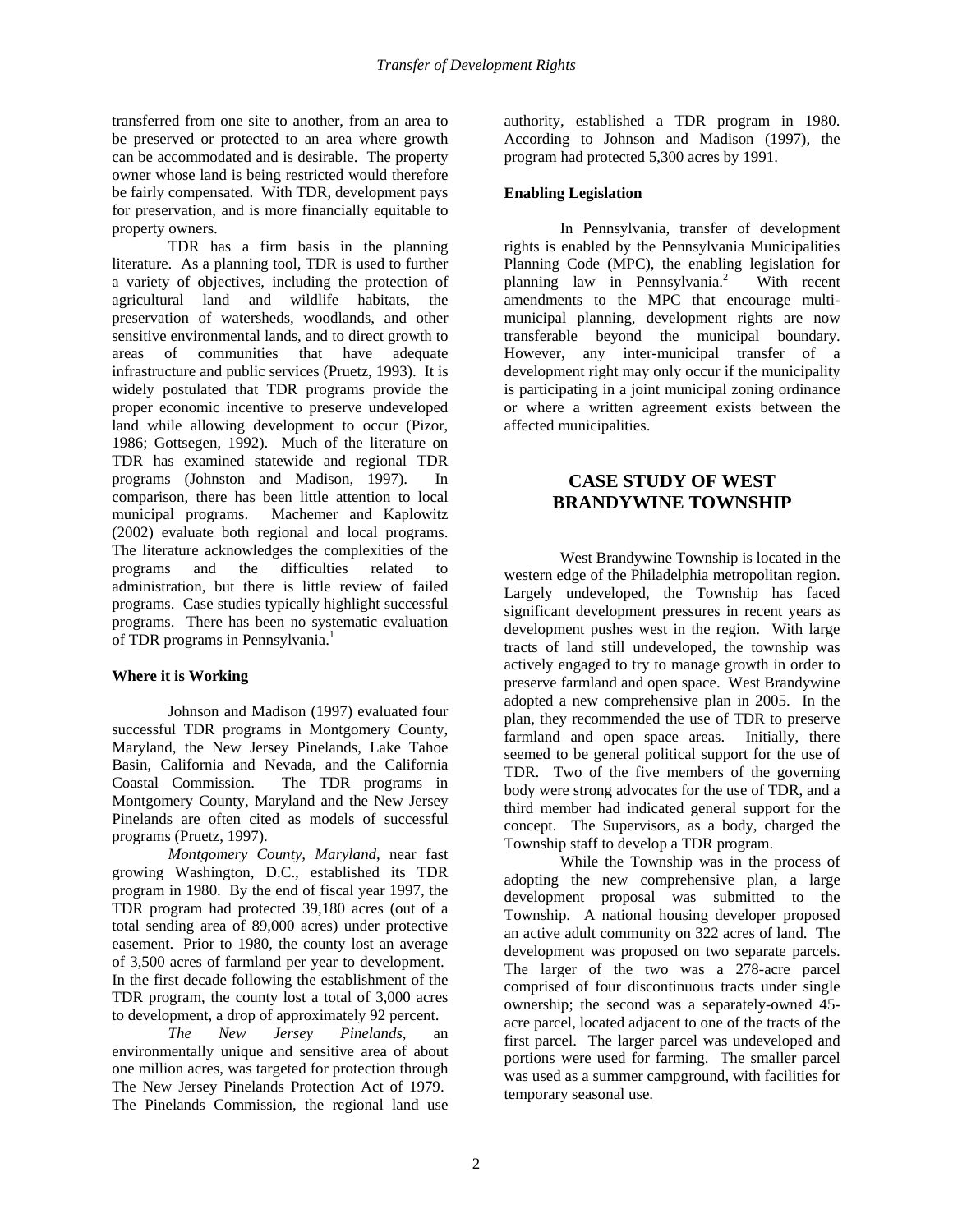The properties had limited development constraints. Each had some environmental features that were protected under the zoning ordinance, including areas of hydric soils, wetlands and floodplain. The parcels were largely flat, so there was minimal steep slope. All together, the protected areas of the property accounted for approximately 25% of the overall site.

Two of the four tracts on the larger parcel and part of the third tract were in areas designated for low density development in the comprehensive plan. The fourth tract of the larger parcel was located adjacent to East Brandywine Township, the neighboring municipality, and in an area targeted for higher intensity development in the comprehensive plan. The smaller separate parcel was located adjacent to this tract in the same higher intensity development district. East Brandywine had recently approved higher density development for parcels immediately adjacent to the subject parcel in West Brandywine. As proposed, the new development in West Brandywine would be integrated into the overall development in both Townships.

The five tracts on the two parcels were spread over three different zoning districts. Two were situated in a low density residential district, one in a slightly higher density residential district and two parcels were located in a district targeted for higher density residential uses. The zoning permitted largelot single-family detached residential units at densities that ranged from 0.55 du/acre in the low density district to 2 du/acre in the high density district. Under the zoning, the combined properties could yield 265 single-family detached homes. Figure 1 shows a conceptual "By-Right" Plan for the four tracts of the larger parcel (the smaller parcel is outlined on the plan). The plan complied with the provisions of the zoning ordinance. Single-family lots were spread over each of the tracts. As the plan illustrates, strict application of the zoning ordinance would result in a conventional sprawl pattern of development over the tracts.

The developer proposed to develop an agerestricted community of 300 homes, approximately 10% higher density than what was permitted under the zoning. The units would be single-family detached homes on small lots. All the development would be clustered on two of the five tracts, the two located in the area targeted for higher intensity development. Figure 2 shows the proposed development plan. Over 200 acres of land in the remaining three tracts would be permanently protected as open space and dedicated to West Brandywine Township. The developer further committed to working with the Township and fully

funding the effort to amend the zoning ordinance to include provisions for TDR.

An ideal set of conditions existed to establish a TDR program – a strong basis in the comprehensive plan, an appropriate development opportunity, a source of private funding, and an early indication of political will. However, after two years of effort trying to develop the program, the whole initiative was terminated. An alternative zoning mechanism was devised to support the approval of the proposed plan.

# **LIMITATIONS OF TDR PROGRAMS**

In working with the Township regarding the development proposal, a number of questions arose regarding the use of TDR. While most elected officials and staff were amenable to the concept of density transfer and to the proposed plan, as the details emerged regarding practical implications of enacting a TDR program, resistance developed. The most significant concerns related to the complexity of applying the program, where to establish receiving areas in the Township and the municipal administrative burdens of running the program



Figure 1. Conceptual by-right plan showing development yield under zoning. Plan prepared by Glackin Thomas Panzak, Inc. and reproduced with permission.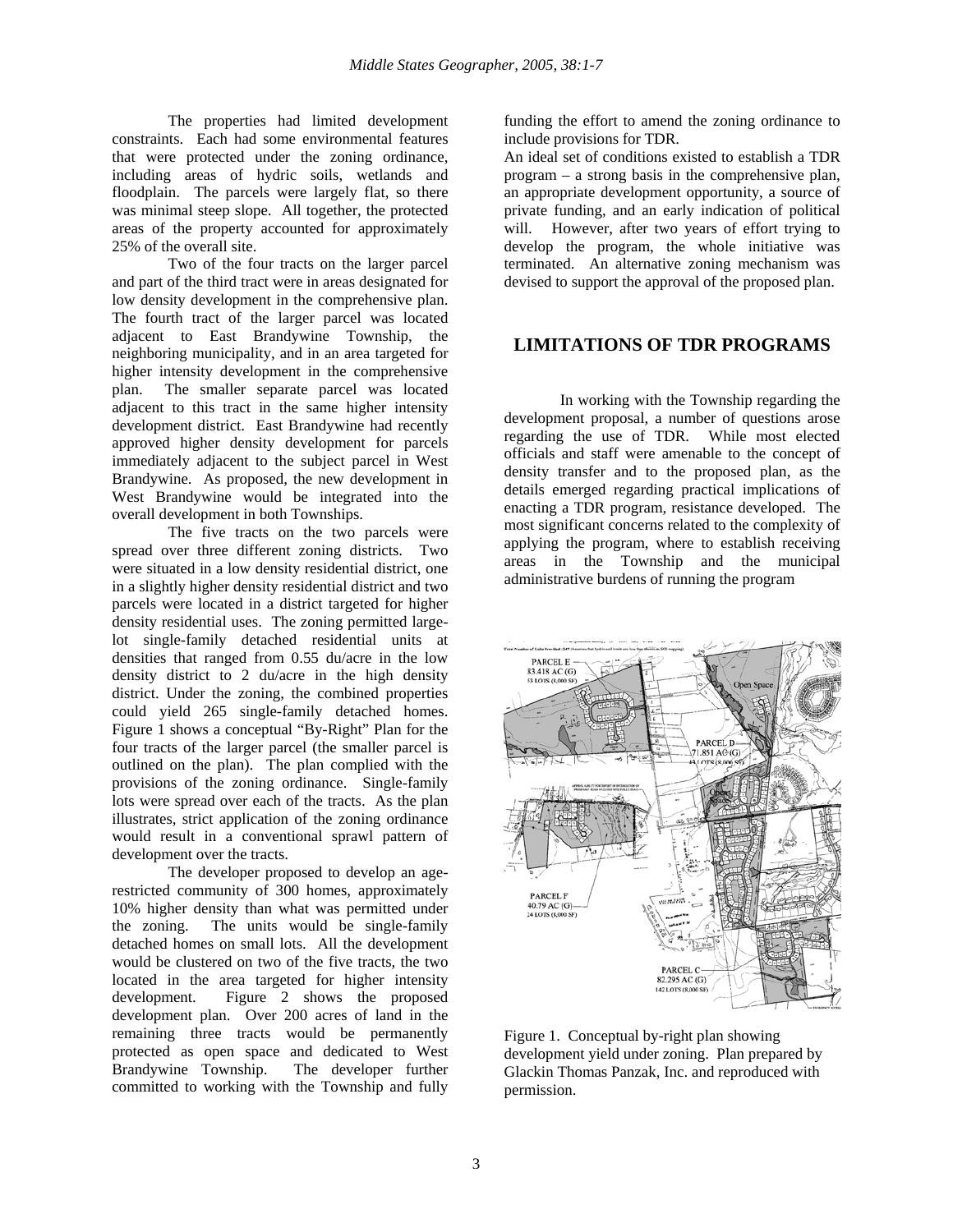

Figure 2. Conceptual active adult plan. This plan shows the developer's proposed plan with the density transfer. Plan prepared by Glackin Thomas Panzak, Inc. and reproduced with permission.

As the effort to develop a TDR program in West Brandywine Township became more difficult, I surveyed local municipalities in the region to learn how other Townships had addressed these issues. The findings were striking. TDR was being used, but on a limited basis, and communities faced many similar struggles in employing the programs. All the zoning ordinances in the four-county area surrounding Philadelphia were reviewed to identify Townships that had TDR programs. Of the 238 municipalities in Bucks, Montgomery, Chester and Delaware Counties, only 16 had TDR provisions in their zoning ordinances. Each of the Townships with TDR was approached for an interview. Thirteen of the 16 Townships were successfully contacted and the Township Manager, a Township Supervisor, or the Township Planner was interviewed.

Of the 13 Townships interviewed, three were in the process of repealing their programs; four indicated the programs had never been utilized (although in one case it was ten years old); two indicated that the program had been used in one development plan (the plan had initiated the zoning amendment to incorporate TDR) and four indicated success and a overall satisfaction with the program.

#### **Comparative Evaluation of TDR Programs**

The programs had a number of commonalities. The planning objectives were generally the same: they were all used for the

preservation of open space, farmland, agricultural soils and natural features. The planning settings were generally similar. All the Townships were largely undeveloped, roughly the same size, and were located in areas facing significant development pressure. All programs were zoning based programs, and, as required under Pennsylvania law, all programs were voluntary, not mandatory. In most of the Townships surveyed, a "hand-off" approach was used to administer the programs. $3$  Exchanges of development rights were left to the market in private exchanges between willing sellers and willing buyers. In the Townships that had utilized the programs, the county land records office was relied upon to handle the majority of the record keeping, although the transfer of rights and the availability of development rights were tracked in the local Township office. Requirements for sending zones were similar, requiring large minimum lot sizes or the existence or certain natural features to qualify.

There were some differences among the programs. Requirements for receiving areas varied. Most ordinances specified zoning districts that permitted higher density housing as qualifying receiving zones. Some had significant density bonuses tied to the use of TDR to create incentives for their use, while others included small density bonuses.4 While most ordinances permitted density transfers between residential uses, two Townships allowed the transfer of density from residential use to commercial use. Table 1 summarizes the major provisions of each of the programs.

#### **Problems Identified**

The survey revealed common sets of problems with the TDR programs. The problems fall into two general areas: the complexity of administering and utilizing the programs, and; political challenges in identifying receiving areas from NIMBY attitudes towards higher densities in these areas.

Eight of the responding Townships cited programmatic complexities as an impediment to utilization of their TDR programs. They stated that the programs were difficult to understand and difficult to apply in individual development project scenarios. Two of the respondents indicated that they actively discouraged developers and property owners from using the programs because of the complexities of applying the ordinances. For instance, to determine the development potential of a site, a set of plans and complex calculations were required to determine net-out requirements and development yields on sending and receiving parcels. The complexity also generated some skepticism about the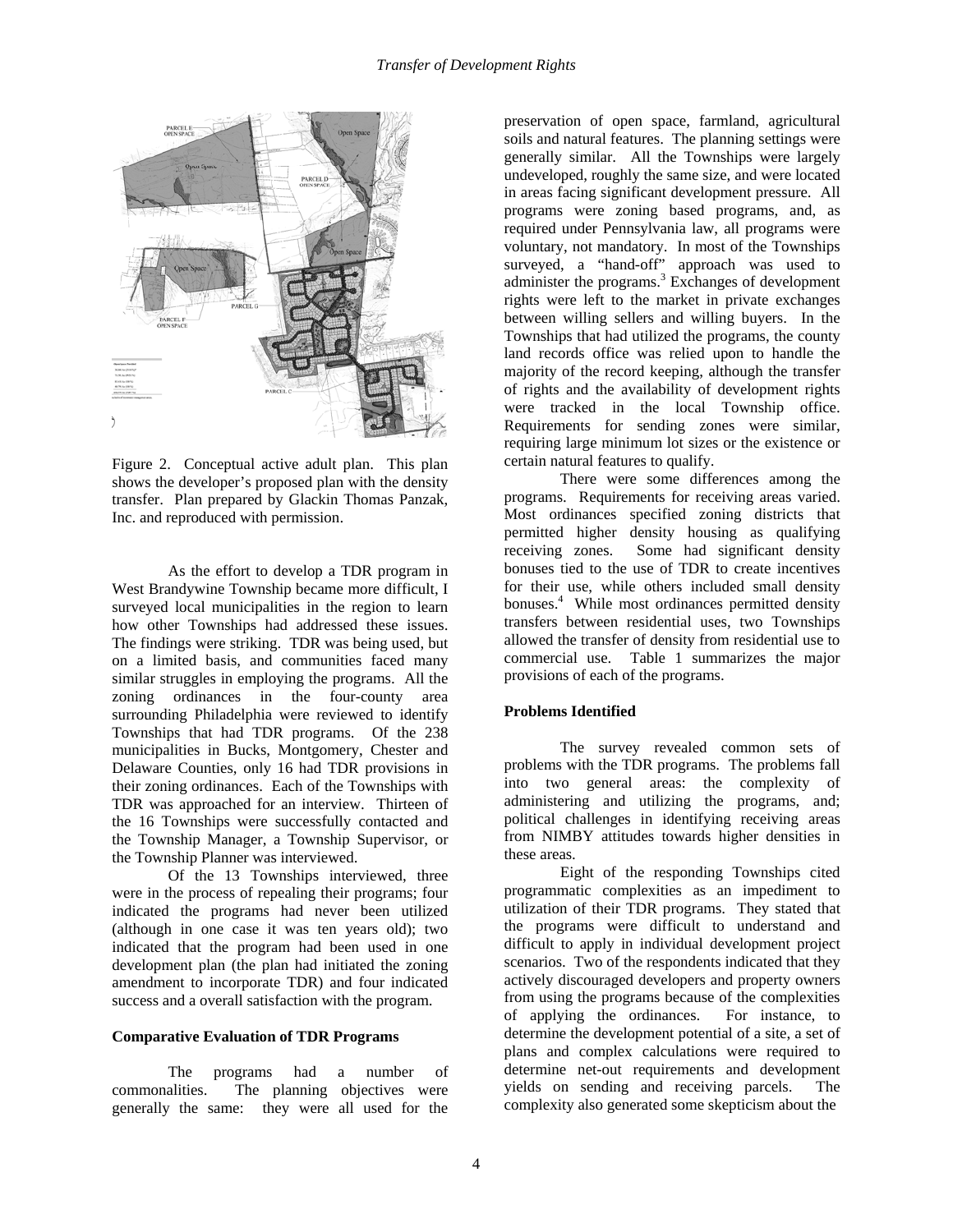| County       | Township             | <b>Eligible Receiving Areas</b>                                        | <b>Density Bonus</b> | <b>Experience with program</b>                            |
|--------------|----------------------|------------------------------------------------------------------------|----------------------|-----------------------------------------------------------|
| <b>Bucks</b> | Buckingham           | Three residential districts                                            | Large                | <b>Used Extensively</b>                                   |
|              | Warrington           | Three residential, one commercial, three industrial<br>districts       | Large                | <b>Used Extensively</b>                                   |
|              | Doylestown           | Two residential, three commercial, one industrial<br>districts         | Small                | Limited use - inadequate receiving areas,<br>used once    |
|              | <b>Bedminster</b>    | One industrial district                                                | Small                | Unused - too complex                                      |
|              | Plumstead            | Three residential district                                             | Small                | Unused – no appropriate development<br>proposal           |
| Chester      | East Pikeland        | One each residential, mixed use, commercial and<br>industrial district | Large                | Not used – too complex, little development                |
|              | <b>East Nantmeal</b> | ALL districts                                                          | Small                | $Unused - too complex$                                    |
|              | Honey Brook          | Three residential, one commercial, one industrial<br>district          | Large                | Used extensively                                          |
|              | South Coventry       | Two residential, two commercial districts                              | Small                | Not used - inadequate receiving areas, too<br>complex     |
|              | West Pikeland        | No receiving areas designated                                          | Small                | Not used – recently enacted                               |
|              | <b>East Vincent</b>  | Three residential, two commercial, one industrial<br>district          | Small                | Not used $-$ too complex                                  |
|              | <b>West Vincent</b>  | Five residential, two commercial districts                             | Large                | Used in three development applications                    |
|              | Birmingham           | One residential, one institutional district                            | Small                | Limited success – used in one development,<br>too complex |

Table 1. Selected characteristics of TDR programs surveyed

programs as there was a perceived potential for abuse. Three of the respondents indicated that difficulties in establishing prices for a development right impeded the use of the program.

NIMBYism was compelling problem for nine of the responding Townships as they attempted to apply their programs. In order for a TDR program to work, one or more areas of the Township have to be granted higher development densities to allow the transfer of development rights from the sending areas. This was a political challenge in each of the nine municipalities that indicated dissatisfaction with their program. Opposition to the use of programs typically came from residents in and around receiving areas. Six of the municipalities surveyed indicated that opposition to new development in receiving areas was the reason the program would likely be repealed. Without a useable receiving area, the programs cannot operate.

#### **Successful Programs**

The four responding Townships that indicated success and satisfaction with their programs had, to some extent, addressed these concerns. Two programs had simplified requirements for determining development yield on sending and receiving sites. Three had trained the Township staff in working with landowners and developers in applying the programs. All four had clearly defined

receiving areas.<sup>5</sup> Additionally, the four Townships actively promoted their programs and incorporated density bonus incentives to encourage their use.<sup>6</sup>

# **ANALYSIS OF FINDINGS**

What do these findings suggest for the future of TDR in the Philadelphia region? While the results, at first blush, are not encouraging, there are lessons from these attempts that can be employed in future efforts to develop TDR programs. TDR is an important land use tool that offers an opportunity for managing growth and encouraging appropriate development. However, in order to design an effective TDR program, it is important to consider the potential obstacles and limitations. Like most land use programs, TDR programs have economic dimensions, political dimensions and legal dimensions. The appropriate design of a program has to consider these elements.

As market-based programs, TDR needs some level of institutional support from the local government to operate. Development rights are complicated commodities. To allow for their free exchange, the local government needs to assist in various aspects of the transaction, such as by establishing prices, identifying buyers and sellers and facilitating their interactions, and generating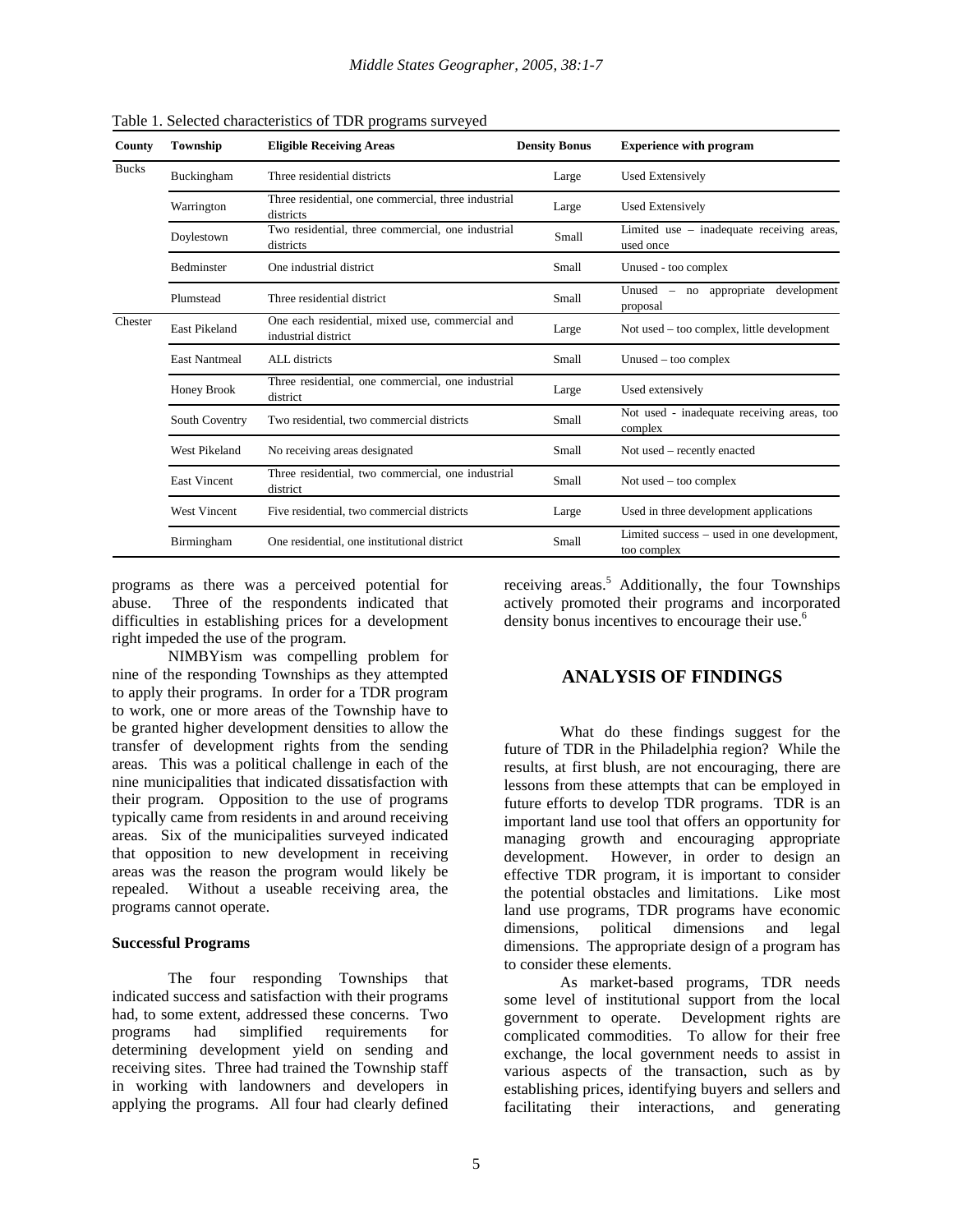awareness of the program. There are a number of associated administrative costs. If these costs are too high or if it is perceived as too complicated, the local municipality will be reluctant to utilize the program, and the programs will likely fail. In order to establish a basis for a successful program, local governing bodies have to commit adequate resources to administer the program. Municipalities can encourage transactions by providing assistance and simplifying the exchange of development rights.

The success of a TDR program also depends on identifying adequate receiving areas and allowing new development in those areas. NIMBY attitudes present serious challenges to TDR programs. Concerns over density are often the reason that TDR programs are repealed. Density is innately a political issue as residents routinely resist development. When TDR programs become politicized, it often leads to their demise. Locating appropriate receiving areas points to a question of geographic scale. Locally-based programs have to be particularly sensitive to geographic scale as identifying areas for appropriate density might require looking beyond the local municipality. Nationally, many of the programs that have been identified as successful have operated over a regional geographic scale that bridged the urban-rural divide (Johnston and Madison, 1997). There is hope that future use of TDR in Pennsylvania will occur over an inter-municipal region as now permitted in recent changes to the Pennsylvania Municipalities Planning Code.

#### **Density Transfer without TDR**

The limited success with Township-wide TDR programs in the Philadelphia region should not be interpreted as a rejection of density transfer generally. While many of the responding Townships indicated difficulty with enacting a TDR ordinance for the entire municipality, they were none-the-less supportive of the general concept of transferring density to achieve their planning goals. A number of the Townships surveyed indicated that, while their Township-wide TDR programs were not directly utilized, they had made recent amendments to their zoning ordinances to allow the transfer of development rights across parcels for individual projects. Ultimately, the development proposal in West Brandywine Township was pursued by making amendments to the zoning ordinance that permitted the transfer of density over discontinuous tracts. The Township achieved the density transfer and the preservation of open space, but avoided having to develop the administrative capacity to support a Township-wide program. They also avoided the potential political struggle of identifying receiving

areas. In light of the local political obstacles that could put a stop to Township-wide TDR programs, it is important to identify opportunities for individual transfer of density in certain situations, and develop the density transfer mechanisms to allow such development to occur. With the limitations identified in establish a broad TDR program, Townships should consider these smaller, more narrow programs as a reasonable alternative.

# **CONCLUSION**

TDR programs have the advantage of using free market mechanisms to create the funding needed to protect valuable farmland, natural areas, and other open space. However, TDR programs can be complex, administratively challenging, and politically contentious, requiring the local unit of government to make a strong commitment to administering a potentially complicated program and educating its citizens and potential developers. For a TDR program to be successful at this scale, it must be combined with strong comprehensive planning to identify and justify receiving areas and local controls in order to be successful. With more multi-municipal planning efforts, TDR programs might be more effectively utilized. The record of success with some local programs suggests that TDR programs can work and can be effective. With attention to identifying receiving areas, simplifying the use of the programs, and designing proper incentives for their use, there is hope that TDR will continue as an important and effective tool in managing growth in Pennsylvania.

#### **REFERENCES**

Daniels, T.L. 1991. The Purchase of Development Rights. *Journal of the American Planning Association* 55(4):421-433.

Gottsegen, A.J. 1992. *Planning for Transfer of Development Rights: A Handbook for New Jersey Municipalities*. Mount Holly, NJ, Burlington County Board of Chosen Freeholders.

Johnston, R.A., and Madison, M.E. 1997. From Landmarks to Landscapes. *Journal of the American Planning Association* 63(3):365-375.

Machemer, P.L., and Kaplowitz, M.D. 2002. A Framework for Evaluating Transferable Development